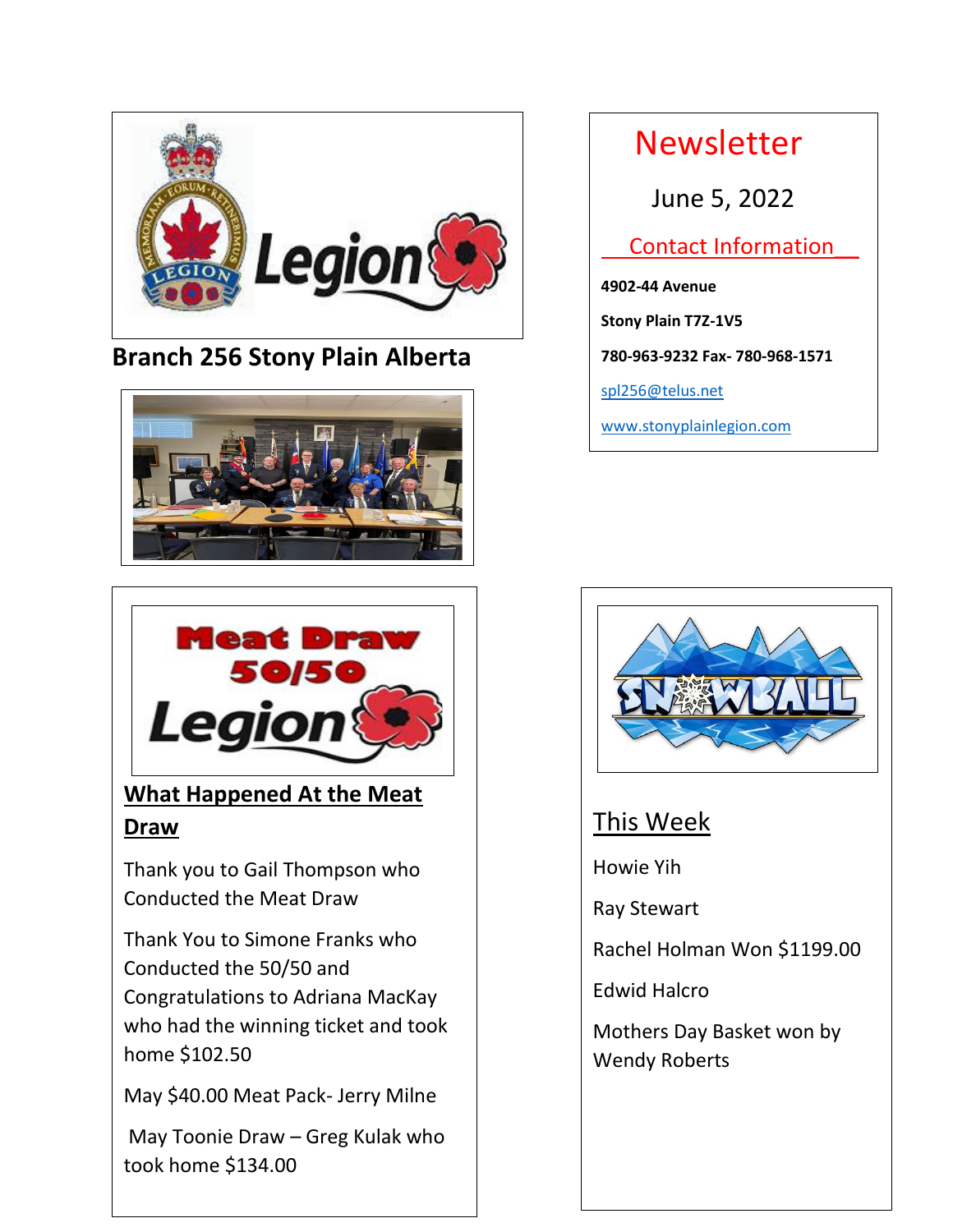

# **Executive Meeting**

**2 nd Tuesday of each Month @ 7:00pm** 

### **General Meetings**

**3 rd Tuesday of each Month at 7:00 pm except for July August and December.**

**President- Jim Stover**

**Past President -Pat Hale**

**1 st Vice- Pat Hale**

**2 nd Vice – Dixie Jones**

**Secretary- Sherri Milne**

**Treasurer- Lanny McConnell**

**Sgt-At-Arms- Curt Budden**

**Service Officer- Ed Siteman**

**Pastor- Rev Trevor Swanson MTS**

**Hall Rental- Vikki Scott**

**Executive-, Andrew Benkovich, Audrey Funge and Vikki Scott** 



Watch for sign up sheets in lounge for Volunteers. Thanks to all our Volunteers. Please sign up for Steak or Hamburger night.

-Thanks to our Burger Night Helpers Bob Lecompte, George & Tina Kraft and Pat Hale

Thanks to our Steak Night Helpers .. Prep people Blaine & Judy Price. Night serving people, Kathie and Harvey Skoreyko, Barb Waters, Brian Klashinsky and Blaine and Judy Price, Thanks to Dawn Klashinsky for dessert.

That's to Pat Hale for Bartending Saturday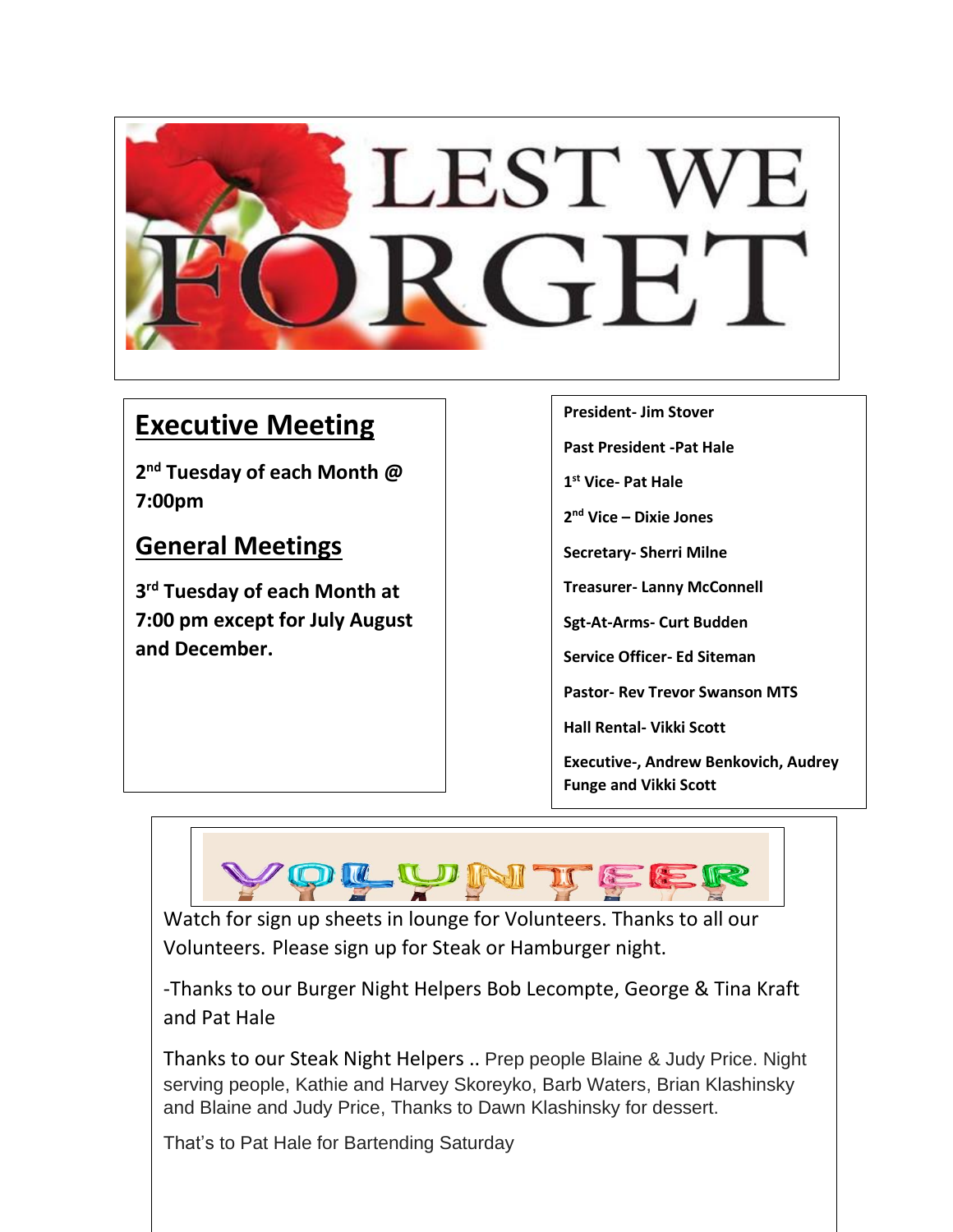



Our Hall is available to rent. Contact Vikki at hallrentalspl256@gmail.com. Or leave a message at 780- 963-9232.

What's Happening at Your Legion

-Wed Darts Reg 6:30pm

Wed Hamburger Nights 5:00 to 7:00pm

- Thursday Golf Reg 11:45 am

-Crib Thursday Reg 6:30

- Fridays Steak Night 6:00 to 8:00pm
- -Meat Draw Sat 3:00 to 5:00 pm

# **BURGER NIGHT**

Wednesday's **Starting May 4th** 5-7 pm \$10



LEGION GOLF DAY…..IF YOU ARE INTERESTED IN GOLFING IN THE LEGION GOLF SCHEDULE ON THURSDAYS (The first T-Off time is 12:20 pm), PLEASE SIGN ON THE GOLF SHEET IN THE LEGION LOUNGE BEFORE 5:00 pm SATURDAYS. IF, AFTER YOU HAVE SIGNED BUT ARE UNABLE TO GOLF, PLEASE CALL ONE OF THE NUMBERS ON THE SIGN-UP SHEET BEFORE 5:00 pm on TUESDAYS. COME OUT FOR A FUN ROUND OF GOLF…AND SOME GOOD FRESH AIR!!!!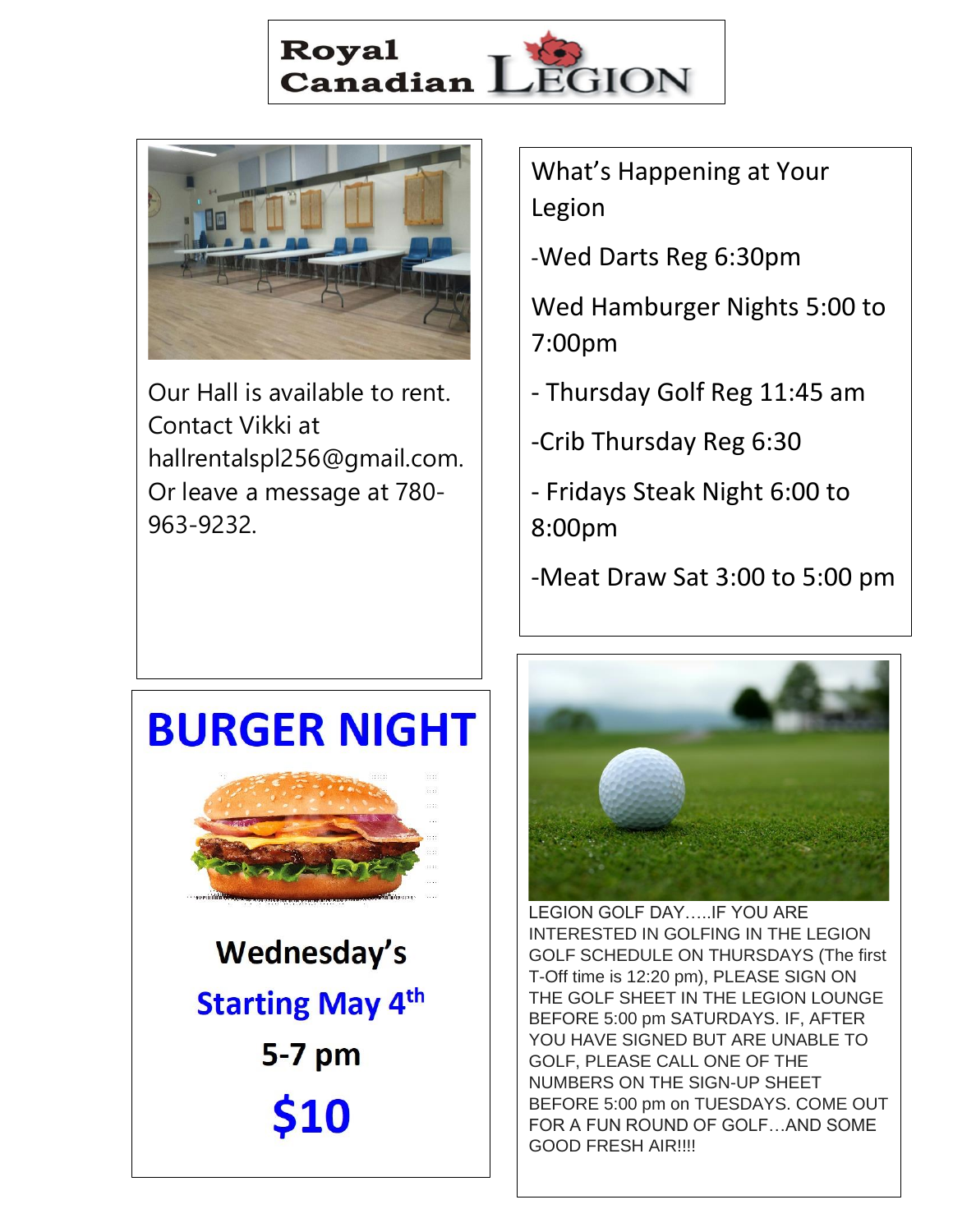



We would like to thank all who Volunteered and took part in the Farmers Day Parade.

The Colour Party Sgt at Arms Cde Curt Budden, President Cde Jim Stover, Service Officer Cde Edward Siteman, Cde Jerry Milne, Cde Bill Durkin, Cde Darren Papish and from Sea Cadets Petty Officer Gringer.

We would like to thank 299 Royal Canadian Sea Cadet Corps MacKenzie.

Also, The Military Vehicle Preservation Assoc. for the Military Vehicles

Thanks to Mike Costache for bringing your convertible for our Veterans

Thanks to Pat Hale for organizing etc. and to Audrey and Larry Funge for Barbecuing Hot Dogs.

Thanks to our Veterans that road in the parade and everyone else that took part or volunteered

I apologise if I missed anyone as our Volunteers are very important to us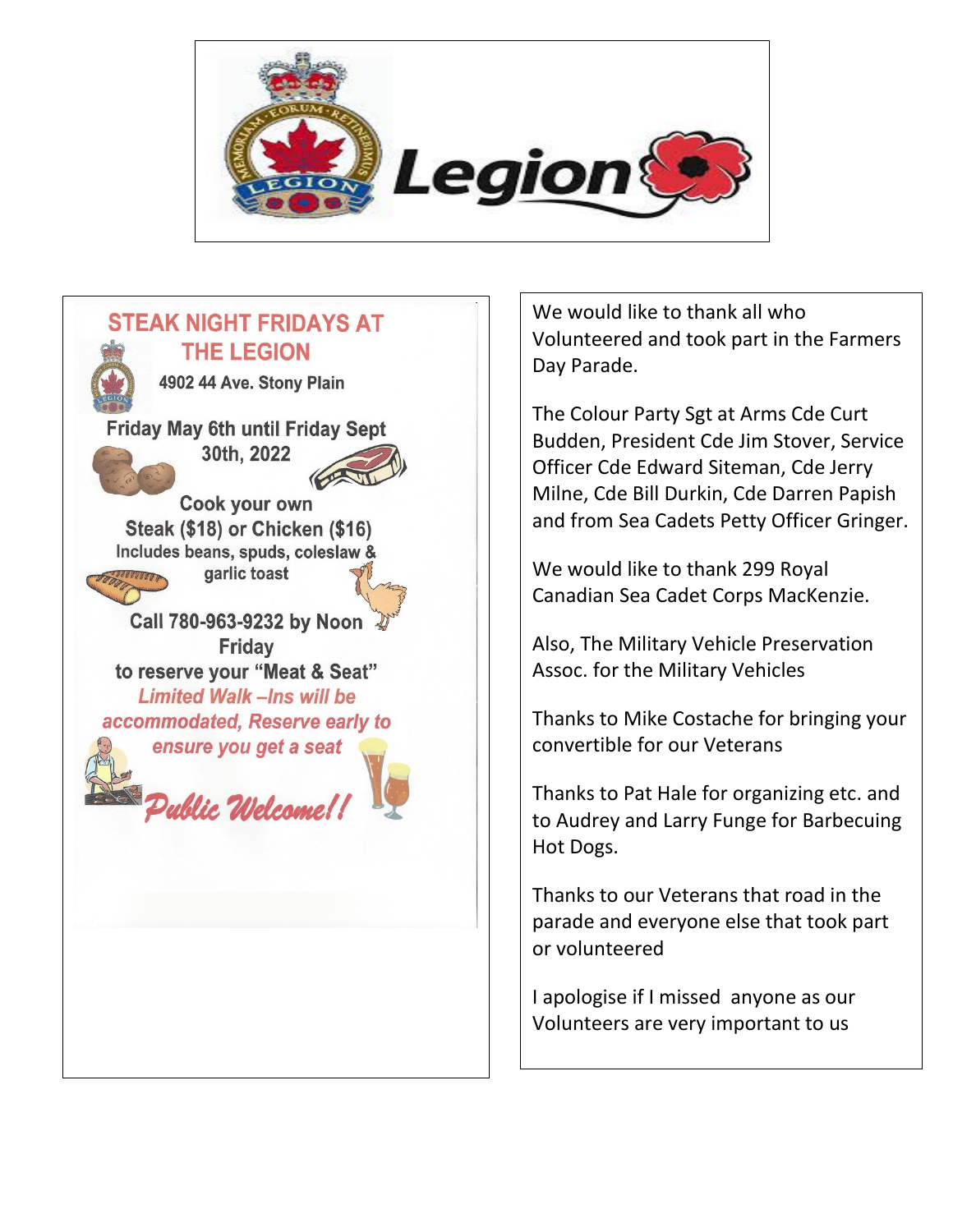# **Service Officer Edward Siteman**





Stony Plain Branch 256 4902 - 44 Ave Stony Plain **T7Z 1V5** Phone: (780) 963-9232 Fax: (780) 968-1571 email: spl256@telus.net

### **Support for Veterans and Family's**

The Legion provides a range of service and supports for Veterans, their families and dependents. In addition to directly assisting Veterans and their Families wirh the disability process through Veterans Affairs Canada (VAC), the Legion Offers a variety of programs, resources, and Referrals to Support Veteran Health, transition to civilian life, financial assistance and well-being.

### **Gathering Of Veterans**

The Last Sunday of the Month Starting  $@$  1400 hours has been set aside for a gathering of Veterans of the Canadian Armed Forces & RCMP and all those serving on active duty to come together in Fellowship and to be introduced to the Legion. Coffee and Donuts will be Served. All Veterans Welcome

### At The Local Legion Branch, a Veteran or Family can;

- meet with a volunteer Legion Service Officer to help identify unmet health or support needs and review possible benefits through (VAC) as well as other supports available - get assistance with completing the Legion Claims Form and receive a referral to Legion Command Service Officers for individual assistance

- request benevolent financial through the Poppy Fund
- request visits to Veterans in Retirement and Long-Term Care Facilities
- access Veteran support and care programs as offered through the Branch